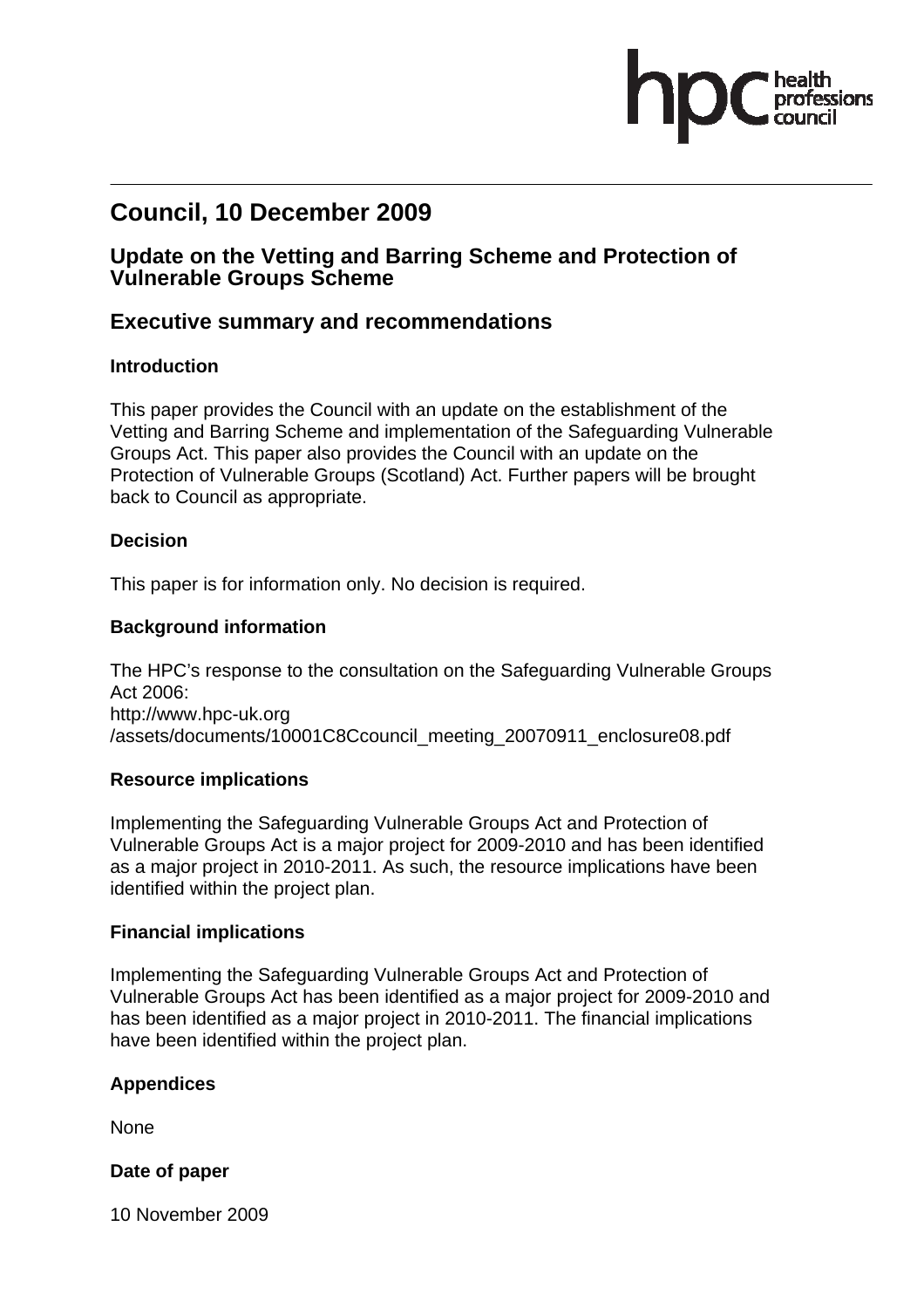# **About this paper**

This paper is divided into three sections. The first section provides an update on the Vetting and Barring Scheme (the scheme for England, Wales and Northern Ireland) and the Independent Safeguarding Authority. The second section updates the Council on the Protection of Vulnerable Groups Scheme (Scotland). The final section considers the impact upon the HPC.

# **Update on the Vetting and Barring Scheme**

## **Background**

The Bichard Inquiry, which was established in the wake of the Soham murders, recommended that:

'…new arrangements should be introduced requiring those who wish to work with children, or vulnerable adults, to be registered. The register would confirm that there is no known reason why an individual should not work with these clients."

As a result, the Safeguarding Vulnerable Groups Act (England, Wales and Northern Ireland) and Protection of Vulnerable Groups Act (Scotland) were passed to create a scheme to register those individuals.

## **The Independent Safeguarding Authority**

The Independent Safeguarding Authority (ISA) was created as a single organisation to vet and register all individuals who want to work or volunteer with vulnerable people and children and to bar unsuitable people.

The ISA will be responsible for maintaining two aligned barred lists (one for those who are barred from working with children and one for those who are barred from working with vulnerable adults) and will make decisions about whether an individual should be included in either or both barred lists.

Certain offences will lead to automatic inclusion in the barred list(s), in some instances with no right for the person concerned to be able to make representations about their inclusion. In other cases inclusion will be discretionary, either based upon specific behaviour or an assessment of evidence which suggests that the person may present a risk of harm to children or vulnerable adults.

It will be a criminal offence for a person who is on one or both of the barred lists to undertake "regulated activity" in respect of children, vulnerable adults or both (as the case may be) and it is also a criminal offence for regulated activity providers to fail to conduct barring checks on potential employees and to permit a barred person to undertake a regulated activity.

The phrase "regulated activity" covers, among other things, the provision of any form of therapy or treatment to a child or vulnerable adult and the term "vulnerable adult" is defined to include any adult who is receiving any form of health care (which in turn is non-exhaustively defined to include any form of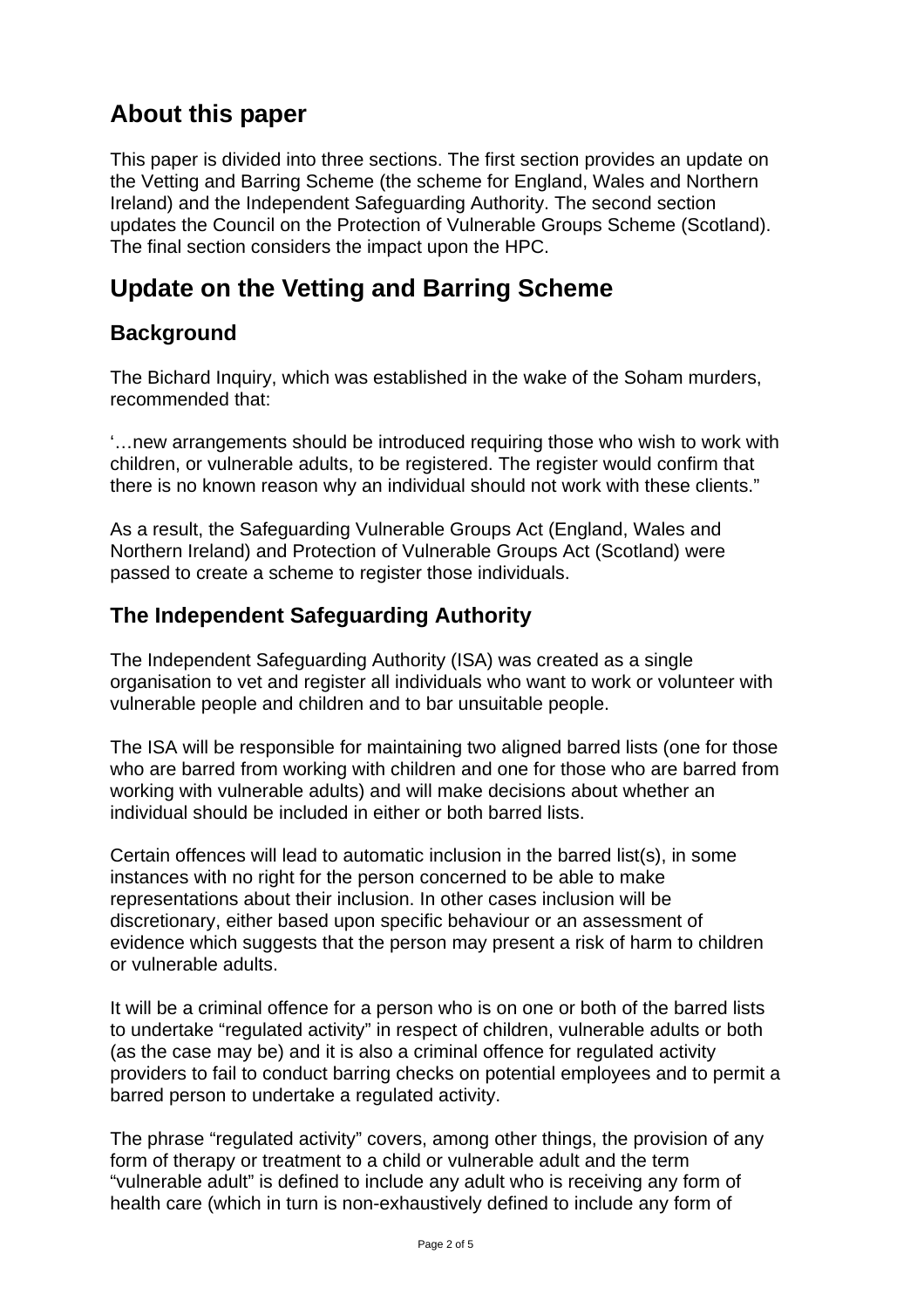treatment, therapy or palliative care). Taken with the other activities covered within the legislation, "regulated activity" encompasses most professional activities undertaken by HPC registrants.

# **Phasing principles**

The ISA is already taking decisions about whether individuals should be barred from working with vulnerable groups, based on existing criteria set down in the Protection of Vulnerable Groups Act (POVA) and Protection of Children Act (POCA).

The Scheme launched on 12 October 2009. This means:

- It is now a criminal offence for those who are barred by the ISA to work or apply to work with children and vulnerable adults.
- Employers will now face criminal sanctions for employing someone who is barred.
- The Scheme is now making barring decisions based upon the new criteria established in the Safeguarding of Vulnerable Groups Act.
- Employers, regulators and other bodies now have a duty to pass information to the ISA.

From 1 November 2010, any individual who moves into a new role within regulated activity must join the Scheme before they start the new role.

People will then be invited to join the Scheme gradually in phases between 1 February 2011 and 25 July 2015. Phasing principles are based on the risk posed by the individual and related to when an individual last had a CRB check.

All those working within regulated activity must join the Scheme by 25 July 2015.

# **Protection of Vulnerable Groups (Scotland) Act**

The Protection of Vulnerable Groups (Scotland) Act 2007 completed its Parliamentary passage in March and became an Act in April 2007. It is anticipated that the Scottish scheme will go live in 2010. The Scottish Government is currently running a consultation on draft guidance which HPC will respond to.

## **Protection of Vulnerable Groups Scheme**

The Protection of Vulnerable Groups Scheme (PVG Scheme) will be managed and delivered by Disclosure Scotland which will make decisions, on behalf of Scottish Ministers, about who should be barred from working with vulnerable groups.

Individuals undertaking 'regulated work' should register themselves with the PGV Scheme. Regulated work is work which requires an individual, in the normal course of their duties, to be involved with a child or protected adult in a way specified in the legislation. A protected adult is a person, aged 16 or over, who receives one or more type of care or welfare service either regularly or for a short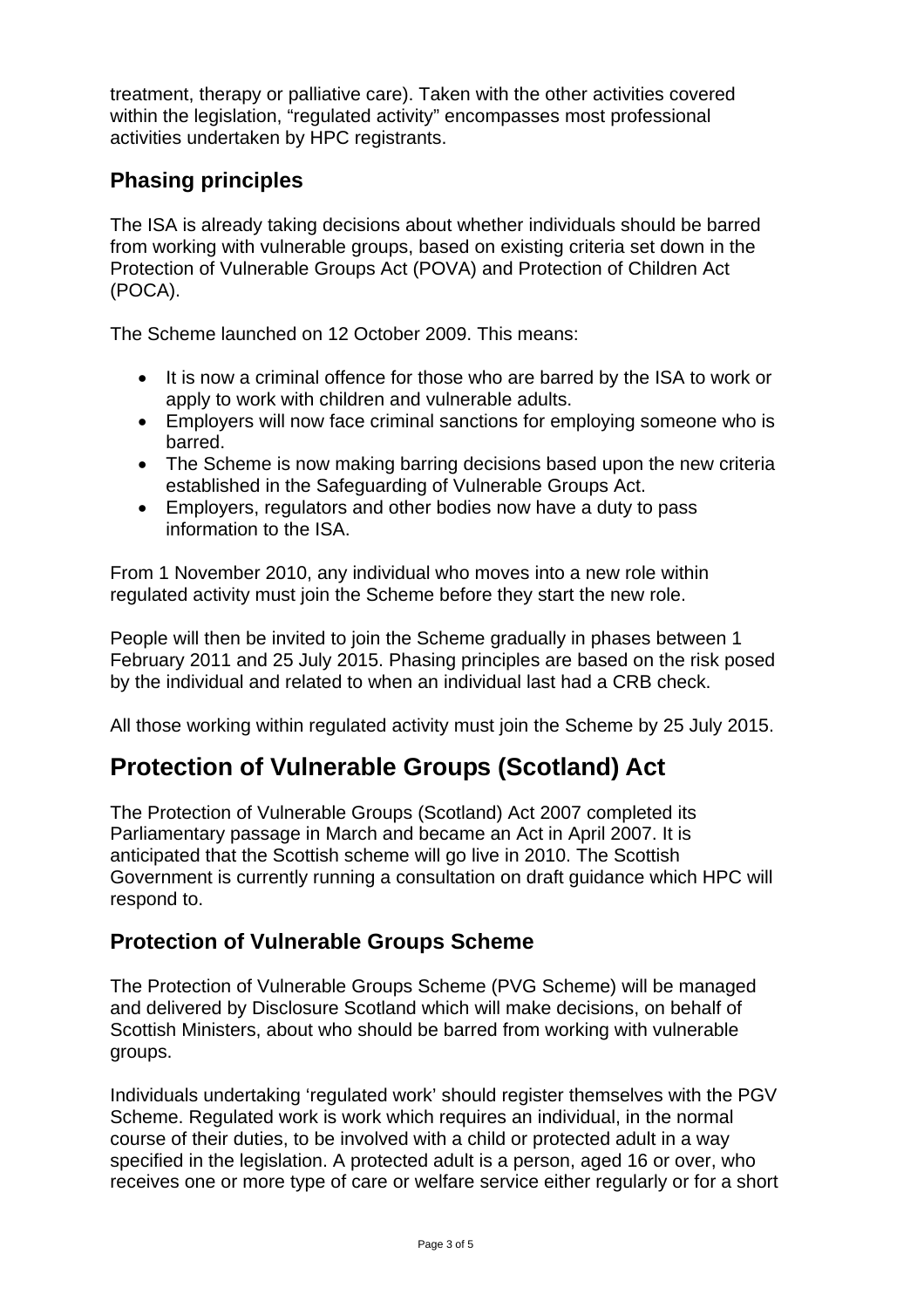period of time. This includes healthcare services provided or secured by the NHS or provided by independent operators.

Unlike under the Safeguarding Vulnerable Groups Scheme, it is not a criminal offence for someone who is not registered with the PVG Scheme to undertake regulated work. However, it is a criminal offence for someone who is barred by the Scheme to do so.

People who work, on a regular basis, with vulnerable groups will join the PVG Scheme and, from then on, their membership records will be automatically updated if any new vetting information arises. Vetting information is conviction information retrieved from criminal justice systems and non-conviction information held by the police that is considered relevant.

In instances when vetting or referral information indicates that a person may pose a risk to vulnerable groups, Disclosure Scotland will consider all the information available before deciding whether a person should be placed under consideration for listing on one or both of the barred lists. If a person is under consideration for listing, Disclosure Scotland will be able to obtain further information from other sources, such as employers or regulatory organisations.

Decisions about barring will involve a thorough and fair process. The person will have access to all the information being considered and they will be able to submit written representation to the PVG Scheme. While under consideration for listing, the person can continue to work with vulnerable groups but all organisations and groups known to have an interest in them will be notified that their PVG Scheme membership status has changed.

If, after careful assessment, a person is considered a risk and therefore, unsuitable to work with children or protected adults, or both, Disclosure Scotland will list them on one or both of the barred lists. This means that the person will not be able to become a PVG Scheme member in relation to one or both areas of work. It will be an offence for a barred person - and for an organisation to permit that person - to undertake such work. An appeals procedure will be in place for anyone wishing to challenge a barring decision.

A person who is barred from working with children, protected adults or both in Scotland will also be barred throughout the rest of the UK and vice-versa as the PVG Scheme will dovetail with the systems being developed for England, Wales and Northern Ireland through the Safeguarding Vulnerable Groups Act (2006). The PVG Scheme introduces different types of disclosures which aim to suit different needs and make the system as quick and efficient as possible. One of the benefits of becoming a PVG Scheme member is that it will significantly reduce the need for people to complete a detailed application form every time their circumstances change. This has been a source of frustration with the current system.

Scheme membership will be phased in once the Scheme is live. The 'go-live' date is still to be confirmed although it has been indicated that this will be in 2010.